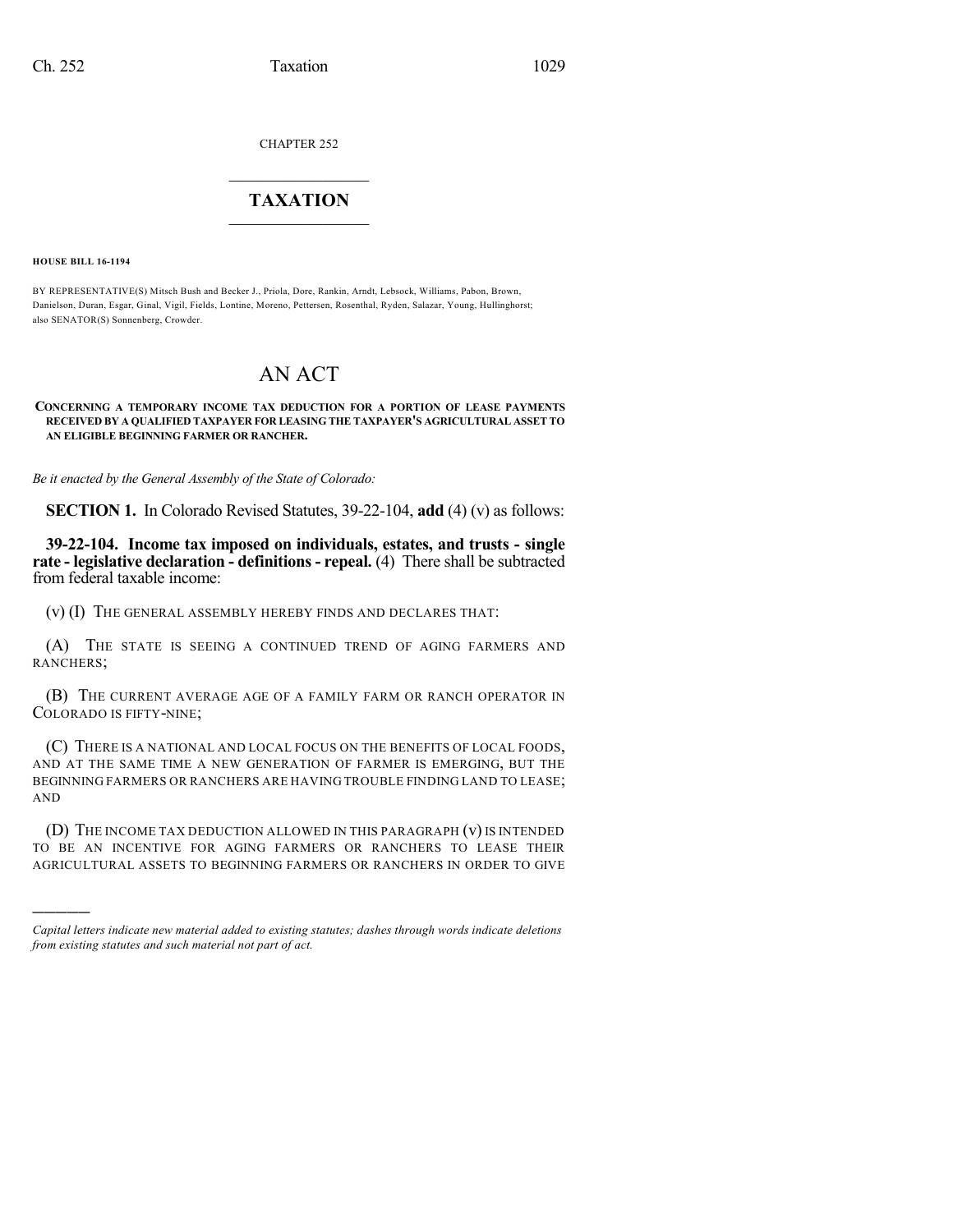### 1030 Taxation Ch. 252

THE BEGINNERS A CHANCE TO GET STARTED IN THE INDUSTRY.

(II) FOR INCOME TAX YEARS BEGINNING ON OR AFTER JANUARY 1, 2017, BUT BEFORE JANUARY 1, 2020, IF A QUALIFIED TAXPAYER ENTERS INTO A QUALIFIED LEASE WITH AN ELIGIBLE BEGINNING FARMER OR RANCHER, AN AMOUNT SPECIFIED IN A DEDUCTION CERTIFICATE ISSUED BY THE COLORADO AGRICULTURAL DEVELOPMENT AUTHORITY THAT IS EQUAL TO TWENTY PERCENT OF THE LEASE PAYMENTS RECEIVED FROM AN ELIGIBLE BEGINNING FARMER OR RANCHER AS SPECIFIED IN THE QUALIFIED LEASE, NOT TO EXCEED THE QUALIFIED TAXPAYER'S INCOME AND NOT TO EXCEED THE AMOUNT SPECIFIED IN SUBPARAGRAPH (III)OF THIS PARAGRAPH (v).

(III) THECOLORADO AGRICULTURAL DEVELOPMENT AUTHORITY MAY ISSUE MORE THAN ONE DEDUCTION CERTIFICATE TO EACH QUALIFIED TAXPAYER IF SUCH QUALIFIED TAXPAYER ENTERS INTO MORE THAN ONE QUALIFIED LEASE WITH MORE THAN ONE ELIGIBLE BEGINNING FARMER OR RANCHER; EXCEPT THAT THE TOTAL AMOUNT SPECIFIED IN ALL DEDUCTION CERTIFICATES ISSUED TO A QUALIFIED TAXPAYER MAY NOT EXCEED TWENTY-FIVE THOUSAND DOLLARS PER INCOME TAX YEAR FOR A MAXIMUM OF THREE INCOME TAX YEARS, AND EXCEPT THAT THE COLORADO AGRICULTURAL DEVELOPMENT AUTHORITY SHALL NOT ISSUE MORE THAN THE NUMBER OF DEDUCTION CERTIFICATES PER INCOME TAX YEAR SET FORTH IN SECTION 35-75-107 (1) (u), C.R.S.

(IV) FOR PURPOSES OF THIS PARAGRAPH (v):

(A) "AGRICULTURAL ASSET" MEANS LAND, CROPS, LIVESTOCK AND LIVESTOCK FACILITIES, FARM EQUIPMENT AND MACHINERY, GRAIN STORAGE, OR IRRIGATION EQUIPMENT.

(B) "COLORADO AGRICULTURAL DEVELOPMENT AUTHORITY" MEANS THE COLORADO AGRICULTURAL DEVELOPMENT AUTHORITY CREATED IN SECTION 35-75-104, C.R.S.

(C) "DEDUCTION CERTIFICATE"MEANS A CERTIFICATE ISSUED BY THECOLORADO AGRICULTURAL DEVELOPMENT AUTHORITY CERTIFYING THAT A QUALIFIED TAXPAYER QUALIFIES FOR THE INCOME TAX DEDUCTION AUTHORIZED IN THIS SECTION AND SPECIFYING THE AMOUNT OF THE DEDUCTION ALLOWED.

(D) "ELIGIBLE BEGINNING FARMER OR RANCHER" MEANS A FARMER OR RANCHER RESIDING IN THE STATE WHO HAS A NET WORTH OF LESS THAN TWO MILLION DOLLARS, WILL PROVIDE THE MAJORITY OF THE DAILY PHYSICAL LABOR AND MANAGEMENT ON THE QUALIFIED TAXPAYER'S AGRICULTURAL ASSET OR WILL USE THE QUALIFIED TAXPAYER'S AGRICULTURAL ASSET THE MAJORITY OF THE TIME, HAS PLANS TO FARM OR RANCH FULL-TIME, HAS NOT BEEN ENGAGED IN FARMING OR RANCHING FOR MORE THAN TEN YEARS, HAS FARMING OR RANCHING EXPERIENCE OR EDUCATION, AND HAS PARTICIPATED IN A FINANCIAL MANAGEMENT EDUCATIONAL PROGRAM APPROVED BY THE COLORADO AGRICULTURAL DEVELOPMENT AUTHORITY.

(E) "QUALIFIED LEASE" MEANS A LEASE ENTERED INTO BETWEEN A QUALIFIED TAXPAYER AND AN ELIGIBLE BEGINNING FARMER OR RANCHER FOR THE QUALIFIED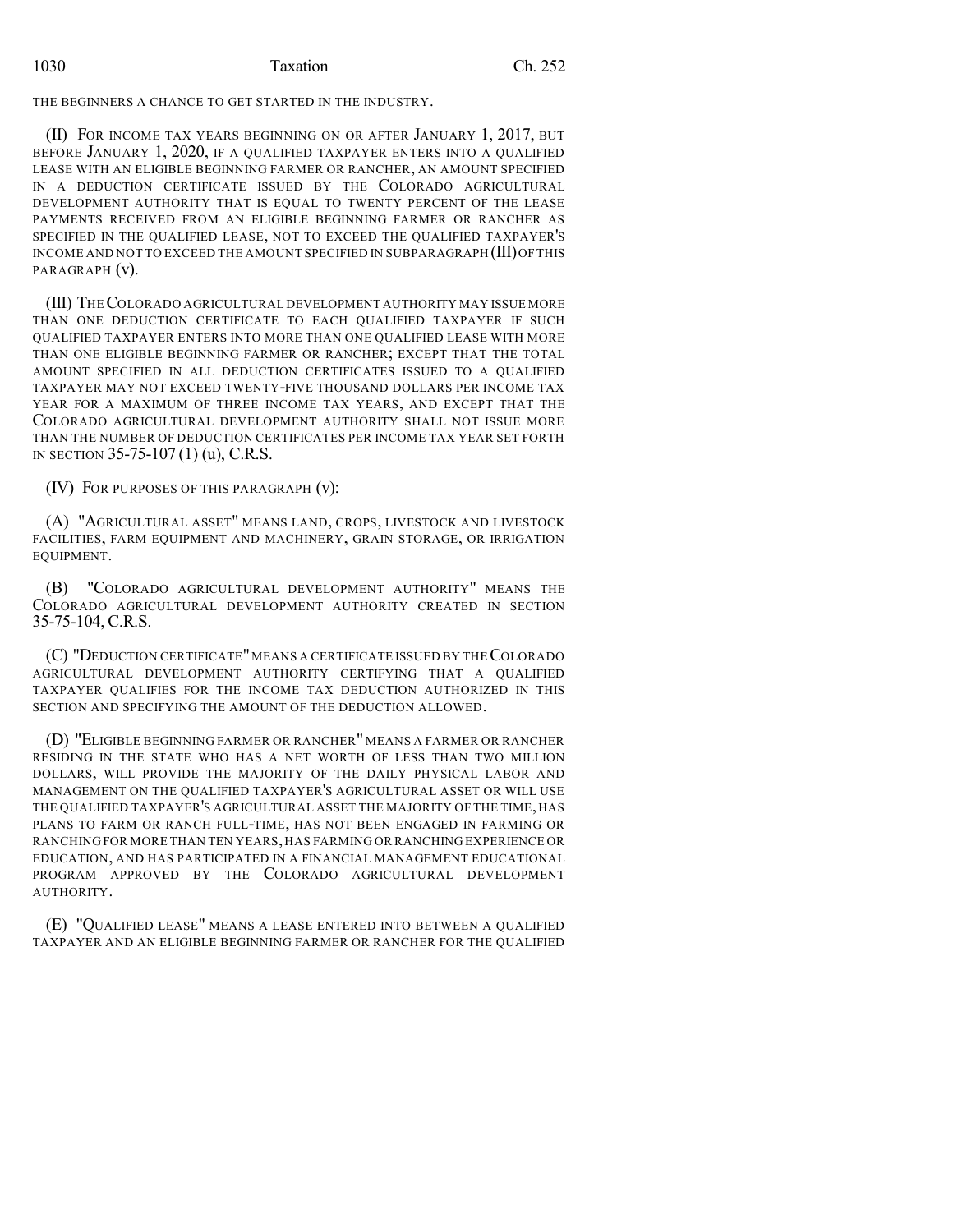## Ch. 252 Taxation 1031

TAXPAYER'S AGRICULTURAL ASSET THAT IS APPROVED BY THE COLORADO AGRICULTURAL DEVELOPMENT AUTHORITY AND HAS A DURATION OF AT LEAST THREE YEARS.

(F) "QUALIFIED TAXPAYER" MEANS A TAXPAYER, INCLUDING A PARTNERSHIP, S CORPORATION, OR OTHER SIMILAR PASS-THROUGH ENTITY, WHO OWNS AN AGRICULTURAL ASSET LOCATED IN THE STATE.

(V) TO CLAIM THE DEDUCTION ALLOWED IN THIS PARAGRAPH (v), THE QUALIFIED TAXPAYER SHALL ATTACH A COPY OF THE DEDUCTION CERTIFICATE ISSUED BY THE COLORADO AGRICULTURAL DEVELOPMENT AUTHORITY TO THE TAXPAYER'S RETURN. NO TAX DEDUCTION IS ALLOWED UNDER THIS PARAGRAPH (v) UNLESS THE TAXPAYER PROVIDES THE COPY OF THE DEDUCTION CERTIFICATE.

(VI) THE COLORADO AGRICULTURAL DEVELOPMENT AUTHORITY SHALL, IN A SUFFICIENTLY TIMELY MANNER TO ALLOW THE DEPARTMENT OF REVENUE TO PROCESS RETURNS CLAIMING THE DEDUCTION ALLOWED BY THIS SECTION, PROVIDE THE DEPARTMENT OF REVENUE WITH AN ELECTRONIC REPORT OF THE QUALIFIED TAXPAYERSRECEIVINGA DEDUCTION CERTIFICATE AS ALLOWED IN THIS SECTION FOR THE PRECEDING CALENDAR YEAR THAT INCLUDES THE FOLLOWING INFORMATION:

(A) THE QUALIFIED TAXPAYER'S NAME;

(B) THE QUALIFIED TAXPAYER'S SOCIAL SECURITY NUMBER; AND

(C) THE AMOUNT OF THE DEDUCTION ALLOWED IN THIS SECTION.

(VII) THIS PARAGRAPH (v) IS REPEALED, EFFECTIVE DECEMBER 31, 2023.

**SECTION 2.** In Colorado Revised Statutes, 39-22-304, **add** (3) (o) as follows:

**39-22-304. Net income of corporation - legislative declaration - definitions - repeal.** (3) There shall be subtracted from federal taxable income:

(o) (I) THE GENERAL ASSEMBLY HEREBY FINDS AND DECLARES THAT:

(A) THE STATE IS SEEING A CONTINUED TREND OF AGING FARMERS AND RANCHERS;

(B) THE CURRENT AVERAGE AGE OF A FAMILY FARM OR RANCH OPERATOR IN COLORADO IS FIFTY-NINE;

(C) THERE IS A NATIONAL AND LOCAL FOCUS ON THE BENEFITS OF LOCAL FOODS, AND AT THE SAME TIME A NEW GENERATION OF FARMER IS EMERGING, BUT THE BEGINNING FARMERS OR RANCHERS ARE HAVING TROUBLE FINDING LAND TO LEASE; AND

(D) THE INCOME TAX DEDUCTION ALLOWED IN THIS PARAGRAPH (0) IS INTENDED TO BE AN INCENTIVE FOR AGING FARMERS OR RANCHERS TO LEASE THEIR AGRICULTURAL ASSETS TO BEGINNING FARMERS OR RANCHERS IN ORDER TO GIVE THE BEGINNERS A CHANCE TO GET STARTED IN THE INDUSTRY.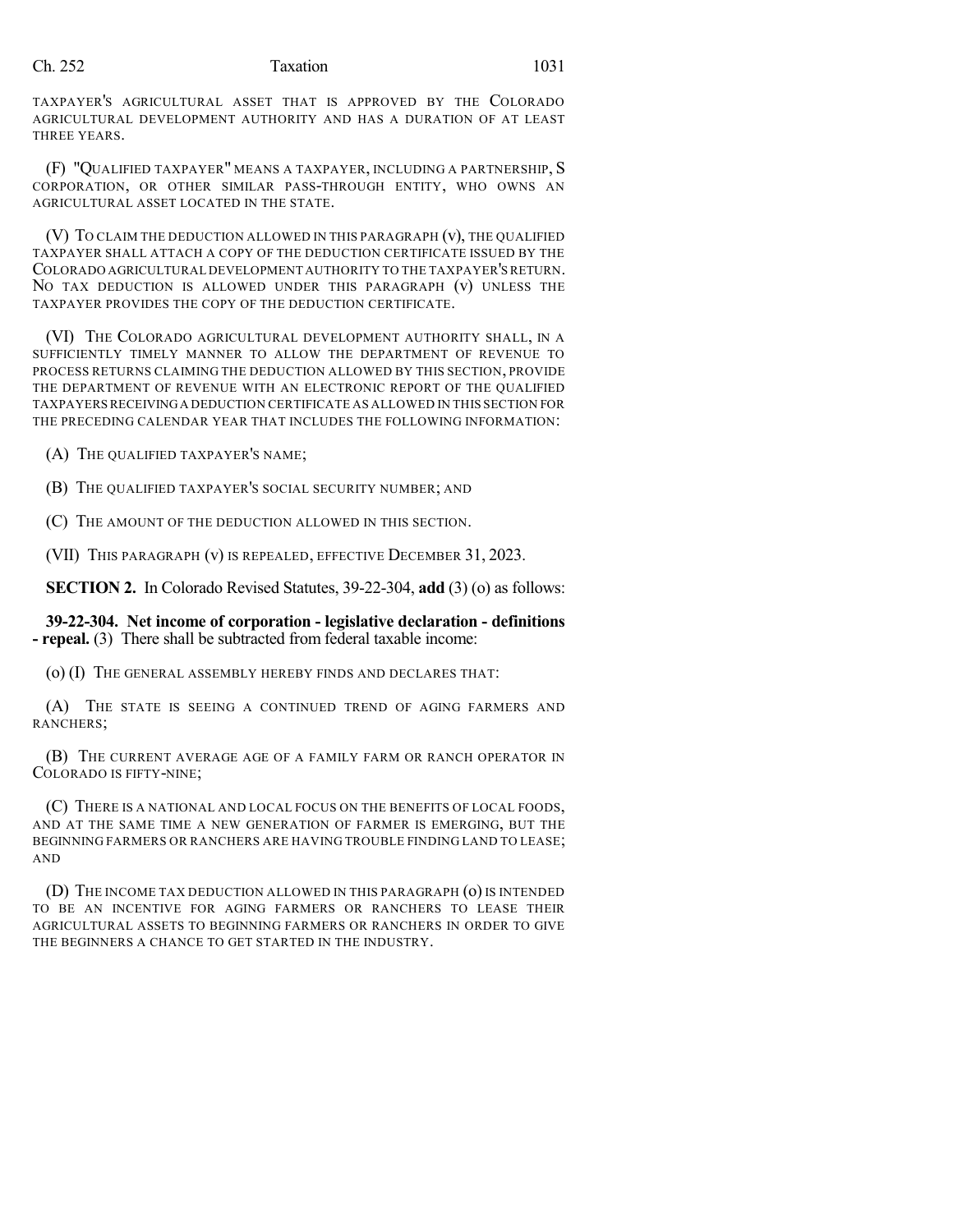### 1032 Taxation Ch. 252

(II) FOR INCOME TAX YEARS BEGINNING ON OR AFTER JANUARY 1, 2017, BUT BEFORE JANUARY 1, 2020, IF A QUALIFIED TAXPAYER ENTERS INTO A QUALIFIED LEASE WITH AN ELIGIBLE BEGINNING FARMER OR RANCHER, AN AMOUNT SPECIFIED IN A DEDUCTION CERTIFICATE ISSUED BY THE COLORADO AGRICULTURAL DEVELOPMENT AUTHORITY THAT IS EQUAL TO TWENTY PERCENT OF THE LEASE PAYMENTS RECEIVED FROM AN ELIGIBLE BEGINNING FARMER OR RANCHER AS SPECIFIED IN THE QUALIFIED LEASE, NOT TO EXCEED THE AMOUNT SPECIFIED IN SUBPARAGRAPH (III) OF THIS PARAGRAPH (o).

(III) THECOLORADO AGRICULTURAL DEVELOPMENT AUTHORITY MAY ISSUE MORE THAN ONE DEDUCTION CERTIFICATE TO EACH QUALIFIED TAXPAYER IF SUCH QUALIFIED TAXPAYER ENTERS INTO MORE THAN ONE QUALIFIED LEASE WITH MORE THAN ONE ELIGIBLE BEGINNING FARMER OR RANCHER; EXCEPT THAT THE TOTAL AMOUNT SPECIFIED IN ALL DEDUCTION CERTIFICATES ISSUED TO A QUALIFIED TAXPAYER MAY NOT EXCEED TWENTY-FIVE THOUSAND DOLLARS PER INCOME TAX YEAR FOR A MAXIMUM OF THREE INCOME TAX YEARS, AND EXCEPT THAT THE COLORADO AGRICULTURAL DEVELOPMENT AUTHORITY SHALL NOT ISSUE MORE THAN THE NUMBER OF DEDUCTION CERTIFICATES PER INCOME TAX YEAR SET FORTH IN SECTION 35-75-107 (1) (u), C.R.S.

(IV) FOR PURPOSES OF THIS PARAGRAPH (o):

(A) "AGRICULTURAL ASSET" MEANS LAND, CROPS, LIVESTOCK AND LIVESTOCK FACILITIES, FARM EQUIPMENT AND MACHINERY, GRAIN STORAGE, OR IRRIGATION EQUIPMENT.

(B) "COLORADO AGRICULTURAL DEVELOPMENT AUTHORITY" MEANS THE COLORADO AGRICULTURAL DEVELOPMENT AUTHORITY CREATED IN SECTION 35-75-104, C.R.S.

(C) "DEDUCTION CERTIFICATE"MEANS A CERTIFICATE ISSUED BY THECOLORADO AGRICULTURAL DEVELOPMENT AUTHORITY CERTIFYING THAT A QUALIFIED TAXPAYER QUALIFIES FOR THE INCOME TAX DEDUCTION AUTHORIZED IN THIS SECTION AND SPECIFYING THE AMOUNT OF THE DEDUCTION ALLOWED.

(D) "ELIGIBLE BEGINNING FARMER OR RANCHER" MEANS A FARMER OR RANCHER RESIDING IN THE STATE WHO HAS A NET WORTH OF LESS THAN TWO MILLION DOLLARS, WILL PROVIDE THE MAJORITY OF THE DAILY PHYSICAL LABOR AND MANAGEMENT ON THE QUALIFIED TAXPAYER'S AGRICULTURAL ASSET OR WILL USE THE QUALIFIED TAXPAYER'S AGRICULTURAL ASSET THE MAJORITY OF THE TIME, HAS PLANS TO FARM OR RANCH FULL-TIME, HAS NOT BEEN ENGAGED IN FARMING OR RANCHING FOR MORE THAN TEN YEARS,HAS FARMING OR RANCHING EXPERIENCE OR EDUCATION, AND HAS PARTICIPATED IN A FINANCIAL MANAGEMENT EDUCATIONAL PROGRAM APPROVED BY THE COLORADO AGRICULTURAL DEVELOPMENT AUTHORITY.

(E) "QUALIFIED LEASE" MEANS A LEASE ENTERED INTO BETWEEN A QUALIFIED TAXPAYER AND AN ELIGIBLE BEGINNING FARMER OR RANCHER FOR THE QUALIFIED TAXPAYER'S AGRICULTURAL ASSET THAT IS APPROVED BY THE COLORADO AGRICULTURAL DEVELOPMENT AUTHORITY AND HAS A DURATION OF AT LEAST THREE YEARS.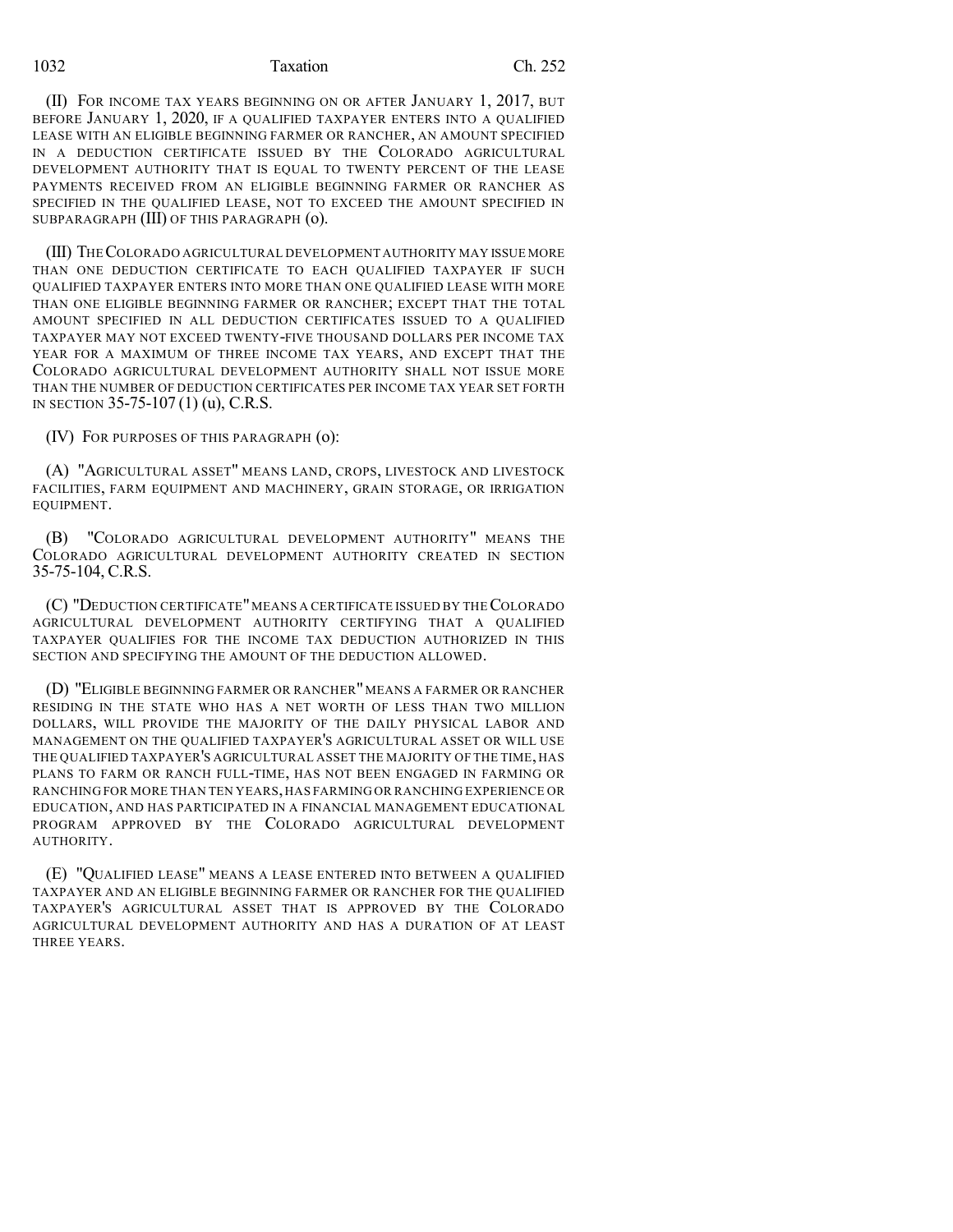# Ch. 252 Taxation 1033

(F) "QUALIFIED TAXPAYER" MEANS A TAXPAYER WHO OWNS AN AGRICULTURAL ASSET LOCATED IN THE STATE.

(V) TO CLAIM THE DEDUCTION ALLOWED IN THIS PARAGRAPH (o), THE QUALIFIED TAXPAYER SHALL ATTACH A COPY OF THE DEDUCTION CERTIFICATE ISSUED BY THE COLORADO AGRICULTURAL DEVELOPMENT AUTHORITY TO THE TAXPAYER'S RETURN. NO TAX DEDUCTION IS ALLOWED UNDER THIS PARAGRAPH (o) UNLESS THE TAXPAYER PROVIDES THE COPY OF THE DEDUCTION CERTIFICATE.

(VI) THE COLORADO AGRICULTURAL DEVELOPMENT AUTHORITY SHALL, IN A SUFFICIENTLY TIMELY MANNER TO ALLOW THE DEPARTMENT OF REVENUE TO PROCESS RETURNS CLAIMING THE DEDUCTION ALLOWED BY THIS SECTION, PROVIDE THE DEPARTMENT OF REVENUE WITH AN ELECTRONIC REPORT OF THE QUALIFIED TAXPAYERSRECEIVINGA DEDUCTION CERTIFICATE AS ALLOWED IN THIS SECTION FOR THE PRECEDING CALENDAR YEAR THAT INCLUDES THE FOLLOWING INFORMATION:

(A) THE QUALIFIED TAXPAYER'S NAME;

(B) THE QUALIFIED TAXPAYER'S COLORADO ACCOUNT NUMBER; AND

(C) THE AMOUNT OF THE DEDUCTION ALLOWED IN THIS SECTION.

(VII) THIS PARAGRAPH (o) IS REPEALED, EFFECTIVE DECEMBER 31, 2023.

**SECTION 3.** In Colorado Revised Statutes, 35-75-107, **add** (1) (u) as follows:

**35-75-107. General powers and duties of authority.** (1) In addition to any other powersspecificallygranted to the authorityin this article, the authorityhasthe following powers:

(u) TO RECEIVE APPLICATIONS AND ISSUE DEDUCTION CERTIFICATES FOR THE INCOME TAX DEDUCTION FOR A PORTION OF LEASE PAYMENTS RECEIVED BY A QUALIFIED TAXPAYER FOR LEASING THE TAXPAYER'S AGRICULTURAL ASSET TO AN ELIGIBLE BEGINNINGFARMER OR RANCHER AS ALLOWED IN SECTIONS 39-22-104AND 39-22-304,C.R.S.;EXCEPT THAT THE AUTHORITY SHALL NOT ISSUE MORE THAN ONE HUNDRED DEDUCTION CERTIFICATES PER INCOME TAX YEAR.THE AUTHORITY SHALL REQUIRE THAT A COPY OF THE SCHEDULE F THAT THE ELIGIBLE BEGINNING FARMER OR RANCHER FILED WITH THE ELIGIBLE BEGINNING FARMER'S OR RANCHER'S FEDERAL INCOME TAX RETURN BE INCLUDED AS A PART OF THE APPLICATION FOR A DEDUCTION CERTIFICATE.

**SECTION 4. Act subject to petition - effective date.** This act takes effect at 12:01 a.m. on the day following the expiration of the ninety-day period after final adjournment of the general assembly (August 10, 2016, if adjournment sine die is on May 11, 2016); except that, if a referendum petition is filed pursuant to section 1 (3) of article V of the state constitution against this act or an item, section, or part